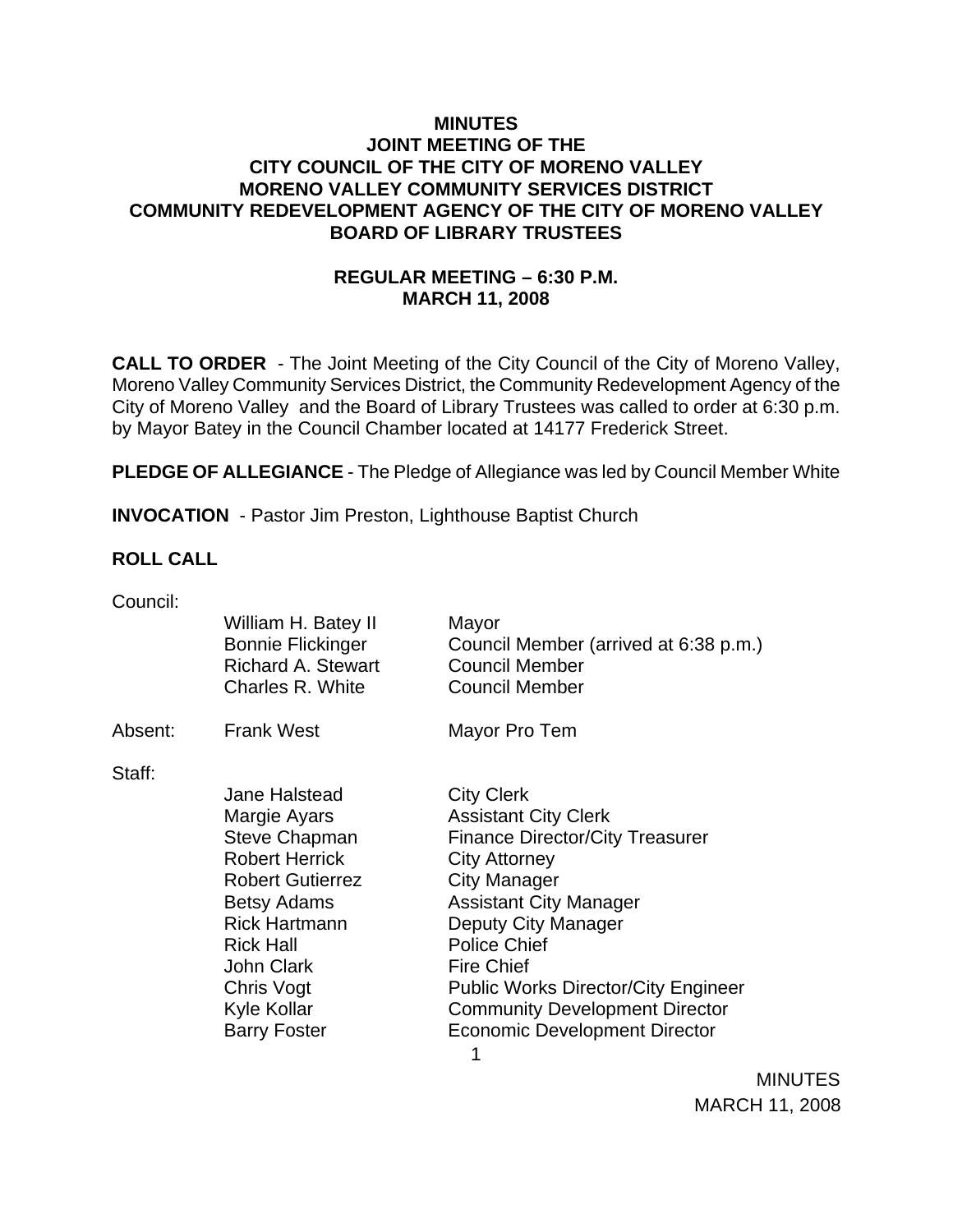Assistant to the City Manager Administrative Services Director Director of Library Services Parks & Community Services Director **Assistant City Engineer** 

#### **JOINT CONSENT CALENDARS (SECTIONS A-D) OF THE CITY COUNCIL OF THE CITY OF MORENO VALLEY, MORENO VALLEY COMMUNITY SERVICES DISTRICT, COMMUNITY REDEVELOPMENT AGENCY OF THE CITY OF MORENO VALLEY AND THE BOARD OF LIBRARY TRUSTEES**

Mayor Batey opened the agenda items for the Consent Calendars for public comments; there being none, public comments were closed.

### **A. CONSENT CALENDAR** - **CITY COUNCIL**

- A1. ORDINANCES FIRST READING BY TITLE ONLY Waived reading of all Ordinance Introductions and read by title only.
- A2. MINUTES REGULAR MEETING OF FEBRUARY 26, 2008 (Report of: City Clerk's Department)

**Recommendation:** Approve as submitted.

A3. PURCHASE OF A REPLACEMENT THERMAL IMAGING CAMERA (Report of: Fire Department)

**Recommendation:** Approve a transfer of \$8,614.61 from the Equipment Replacement Reserve Fund to the Fire Services Operations Fund 133.65110.6641.648 for the purchase of a replacement Thermal Imaging Camera.

A4. WARRANT REPORT - JANUARY 31, 2008 (Report of: Finance Department)

**Recommendation:** Adopt Resolution No. 2008-24, approving the Warrant Report, dated January 2008, in the total amount of \$24,697,166.22.

Resolution No. 2008-24

A Resolution of the City Council of the City of Moreno Valley, California, Approving the Warrant Report Dated January 31, 2008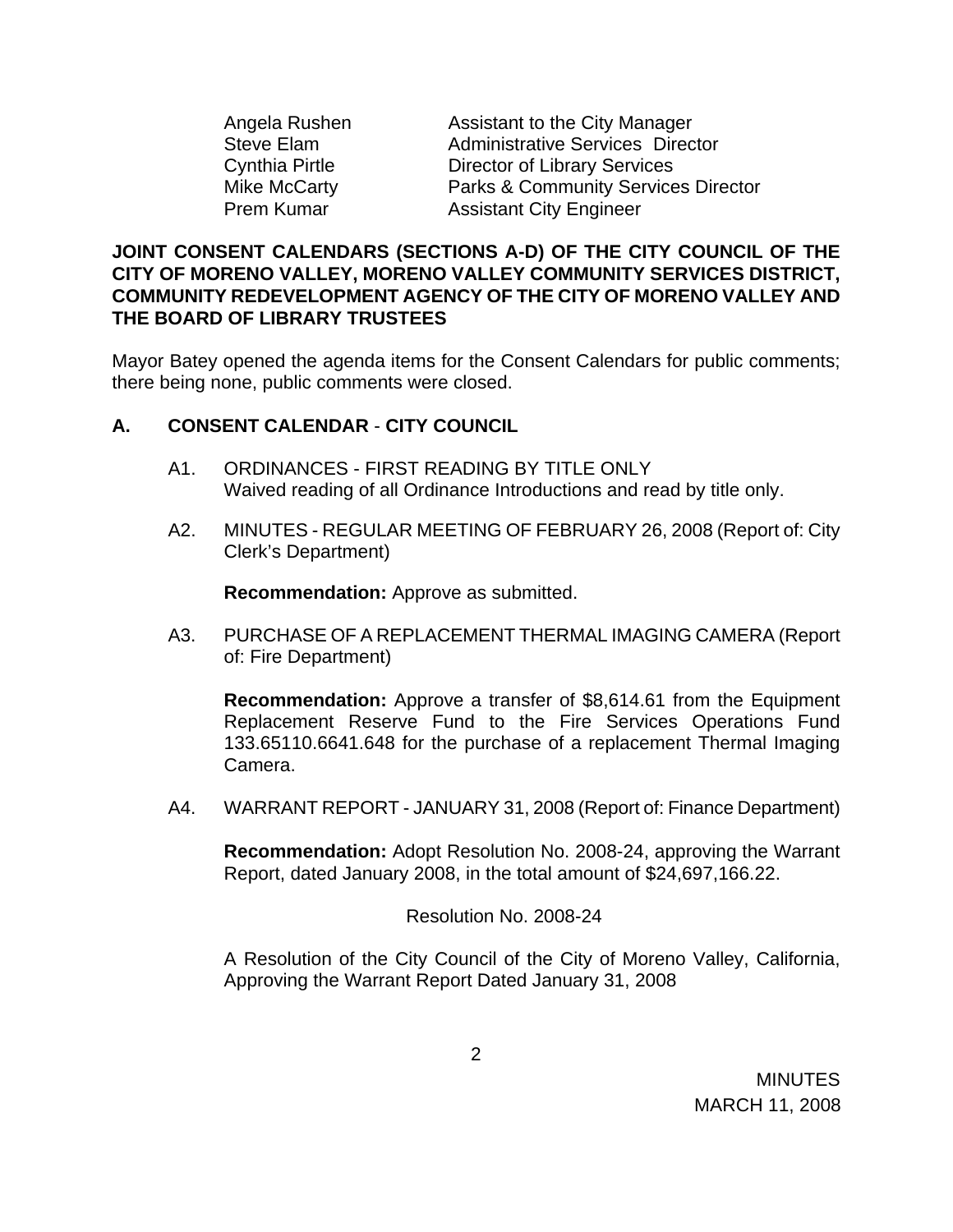A5. ACCEPT AND APPROVE THE FIRST AMENDMENT TO THE AGREEMENT FOR THE REIMBURSEMENT OF TRANSPORTATION MITIGATION FEE FUNDS BETWEEN RIVERSIDE COUNTY TRANSPORTATION COMMISSION AND THE CITY OF MORENO VALLEY FOR PERRIS BOULEVARD WIDENING FROM RAMONA EXPRESSWAY TO CACTUS AVENUE PROJECT NO. 11-41570125 (Report of: Public Works Department)

#### **Recommendation:**

- 1. Accept and approve the First Amendment to the Agreement for the reimbursement of Transportation Uniform Mitigation Fee (TUMF) funds between Riverside County Transportation Commission (RCTC) and the City of Moreno Valley to change the project limits and to reduce the funding amount for Perris Boulevard widening from Ramona Expressway to Cactus Avenue; and
- 2. Authorize the Mayor to execute the First Amendment to the Agreement for the reimbursement of TUMF funds between RCTC and the City of Moreno Valley.
- A6. 2008 LEGISLATIVE UPDATE (Report of: Assistant City Manager)

**Recommendation:** Receive and file the informational report.

 A7. FY 2007-08 MID-YEAR BUDGET ADJUSTMENTS (Report of: Finance Department)

**Recommendation:** Approve the City Manager's list of recommended FY 2007-08 mid-year budget adjustments.

A8. CONSIDERATION OF A RESOLUTION FOR THE ABATEMENT OF PUBLIC NUISANCES (CONTINUED FROM FEBRUARY 12, 2008) (Report of: Community Development Department)

**Recommendation:** Pursue discussion on the abatement of a public nuisance involving Assessor's Parcel Number 473-150-052 at a future City Council meeting (to be determined) if requested by the property owner.

Continued to April 8, 2008 City Council Meeting

A9. CITY COUNCIL REPORTS ON REGIONAL AND REIMBURSABLE ACTIVITIES (Report of: City Clerk's Department)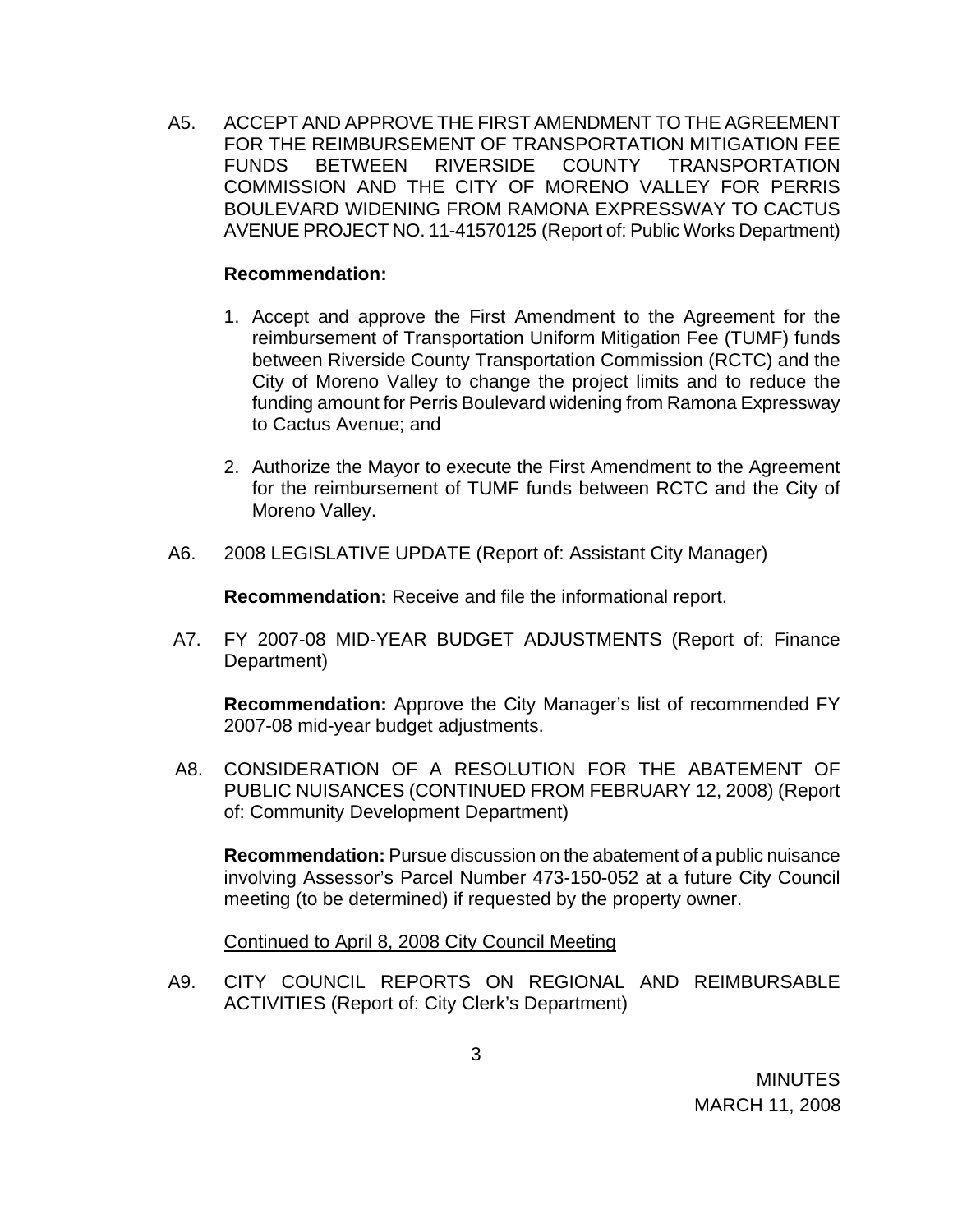**Recommendation:** Receive and file the Reports on Reimbursable Activities for the period of February 20 - March 4, 2008.

A10. SUPPORTING FEDERAL APPROPRIATIONS FOR FLOOD CONTROL CHANNEL IMPROVEMENTS ON HEACOCK STREET AND CACTUS AVENUE (Report of: Public Works Department)

#### **Recommendation:**

1. Adopt Resolution No. 2008-26 supporting Federal Appropriations for the funding of improvements necessary for the Heacock Street and Cactus Avenue Flood Control Channels; and

#### Resolution No. 2008-26

A Resolution of the City Council of the City of Moreno Valley, California, Supporting Federal Appropriations for Flood Control Channel Improvements on Heacock Street and Cactus Avenue

- 2. Authorize the Public Works Director/City Engineer to distribute certified copies of the Resolution to the various entities involved with the Federal Appropriations.
- A11. AN ORDINANCE OF THE CITY COUNCIL OF THE CITY OF MORENO VALLEY, CALIFORNIA, APPROVING PA05-0106 (ZONE CHANGE) TO CHANGE THE LAND USE DISTRICT FOR APPROXIMATELY 6 ACRES CONSISTING OF ASSESSOR PARCEL NUMBERS 297-012-002, 003, 011, 012, AND 016 FROM THE COMMUNITY COMMERCIAL LAND USE DISTRICT TO THE BUSINESS PARK LAND USE DISTRICT AND TO CHANGE THE LAND USE DISTRICT FOR APPROXIMATELY 10 ACRES CONSISTING OF A PORTION OF ASSESSOR PARCEL NUMBER 297- 100-007 FROM THE INDUSTRIAL LAND USE DISTRICT TO THE BUSINESS PARK LAND USE DISTRICT (RECEIVED FIRST READING AND INTRODUCTION ON FEBRUARY 26, 2008 ON A 5-0 VOTE) (Report of: Community Development Department)

**Recommendation:** Adopt Ordinance No. 769.

#### Ordinance No. 769

An Ordinance of the City Council of the City of Moreno Valley, California, Approving PA05-0106 (Zone Change) to Change the Land Use District for Approximately 6 Acres Consisting of Assessor Parcel Numbers 297-012-002,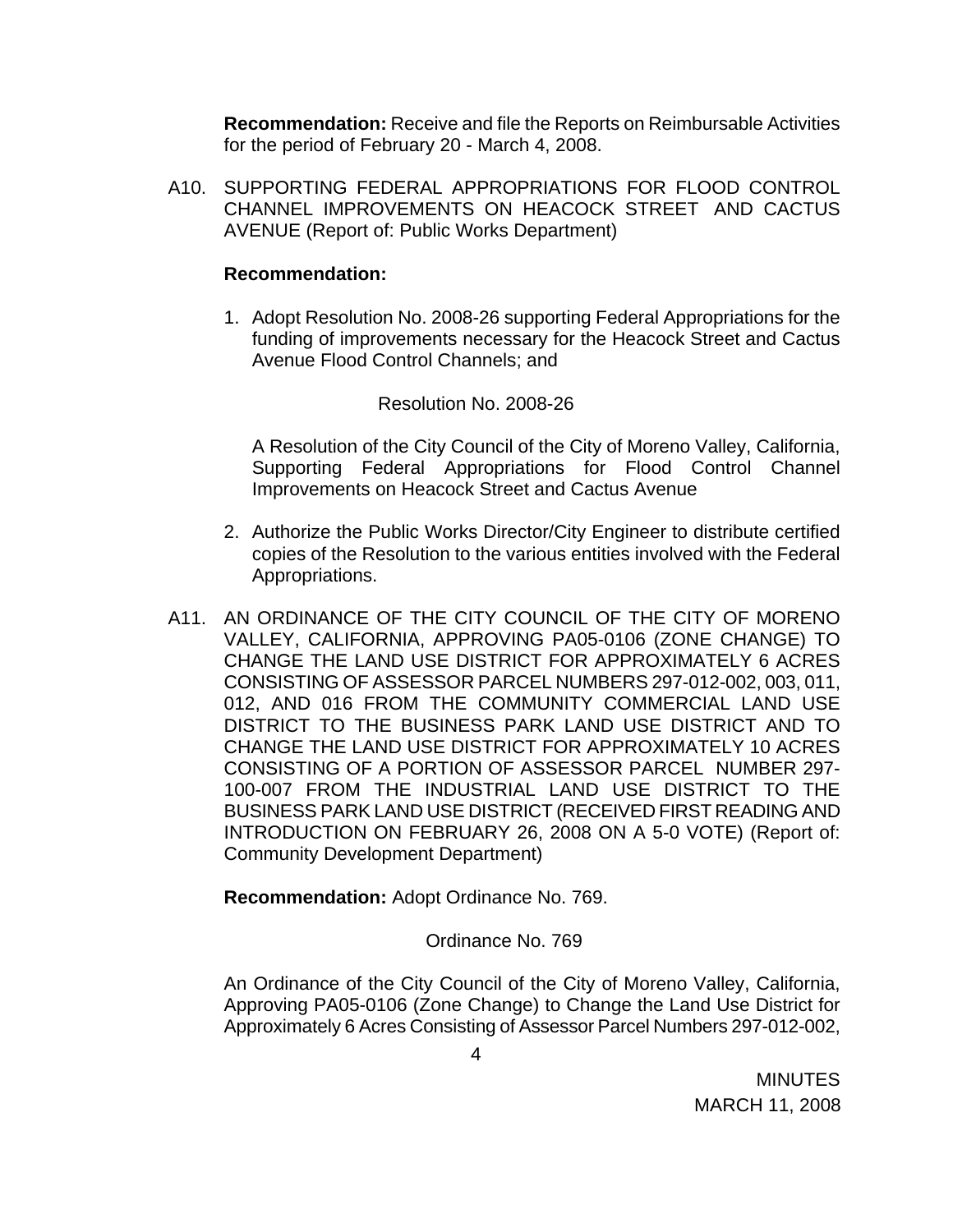003, 011, 012, and 016 from the Community Commercial Land Use District to the Business Park Land Use District and to Change the Land Use District for Approximately 10 Acres Consisting of a Portion of Assessor Parcel Number 297-100-007 from the Industrial Land Use District to the Business Park Land Use District

## **B. CONSENT CALENDAR** - **COMMUNITY SERVICES DISTRICT**

- B1. ORDINANCES FIRST READING BY TITLE ONLY Waived reading of all Ordinance Introductions and read by title only.
- B2. MINUTES REGULAR MEETING OF FEBRUARY 26, 2008 (Report of: City Clerk's Department)

**Recommendation:** Approve as submitted.

## **C. CONSENT CALENDAR** - **COMMUNITY REDEVELOPMENT AGENCY**

- C1. ORDINANCES FIRST READING BY TITLE ONLY Waived reading of all Ordinance Introductions and read by title only.
- C2. MINUTES REGULAR MEETING OF FEBRUARY 26, 2008 (Report of: City Clerk's Department)

**Recommendation:** Approve as submitted.

### **D. CONSENT CALENDAR** - **BOARD OF LIBRARY TRUSTEES**

- D1. ORDINANCES FIRST READING BY TITLE ONLY Waived reading of all Ordinance Introductions and read by title only.
- D2. MINUTES REGULAR MEETING OF FEBRUARY 26, 2008 (Report of: City Clerk's Department)

**Recommendation:** Approve as submitted.

## **Joint Consent Calendar Items A1-D2 approved by a 4-0-1vote. m/White, s/Flickinger, West absent.**

## **E. PUBLIC HEARINGS**

E1. A PUBLIC HEARING FOR A GENERAL PLAN AMENDMENT (PA07-0120) AND CHANGE OF ZONE (PA07-0119) FROM NEIGHBORHOOD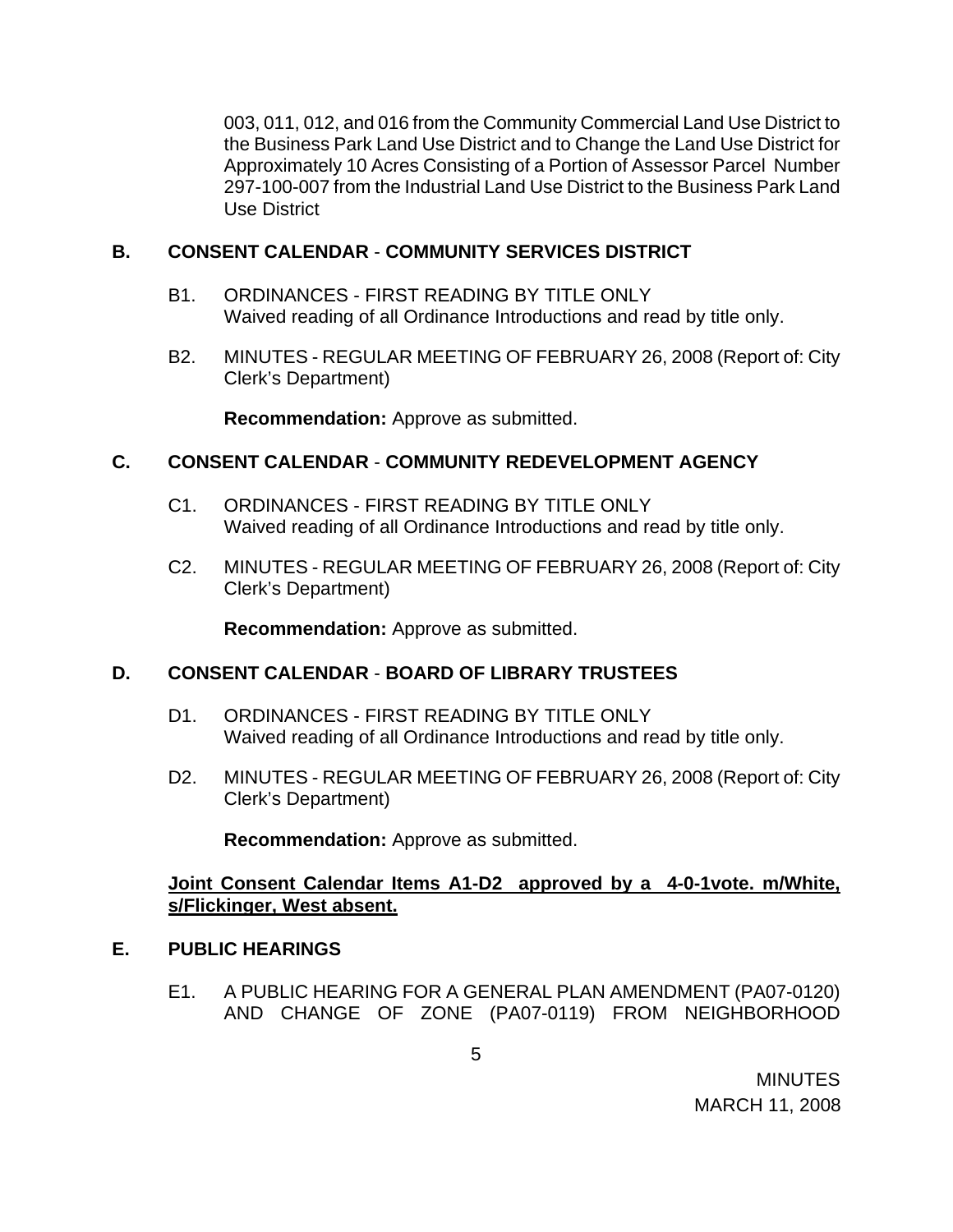COMMERCIAL (NC) TO RESIDENTIAL 20 (R20) ON THE 6.62-ACRES LOCATED ON THE EAST SIDE OF PERRIS BOULEVARD, SOUTH OF JOHN F. KENNEDY DRIVE AND NORTH OF FILAREE AVENUE (Report of: Community Development Department)

Mayor Batey opened the public testimony portion of the public hearing; there being none, public testimony was closed.

## **Recommendation:**

1. Adopt a Negative Declaration for applications PA07-0119 (Change of Zone) and PA07-0120 (General Plan Amendment). The projects, individually and cumulatively, will not result in a significant effect on the environment;

### **Approved by a 4-0-1 vote. m/Flickinger, s/Stewart, West absent.**

2. Approve Resolution No. 2008-27 approving PA07-0120, thereby establishing General Plan Land Use Map designations for certain properties as described in the Resolution, and the revised General Plan Maps.

## Resolution No. 2008-27

A Resolution of the City Council of the City of Moreno Valley, California, Approving an Amendment to the General Plan Land Use Element (PA07-0120) to Change the Land Use Designation from Commercial to Residential 20 (R20) for the Approximately 6.62 Acres Located Within Assessor's Parcel Number 486-070-007, Located Near the East Side of Perris Boulevard, South of John F. Kennedy and North of Filaree Avenue

## **Approved by a 4-0-1 vote. m/Flickinger, s/Stewart, West absent.**

3. Introduce Ordinance No. 770 approving a Zone Change (PA07-0119) from Neighborhood Commercial (NC) to Residential 20 (R20), based on the findings in the Ordinance, and the revised Zoning Atlas page.

## Ordinance No. 770

An Ordinance of the City Council of the City of Moreno Valley, California, Approving PA07-0119 (Zone Change) to Change the Land Use District for Approximately 6.62 Acres Consisting of Assessor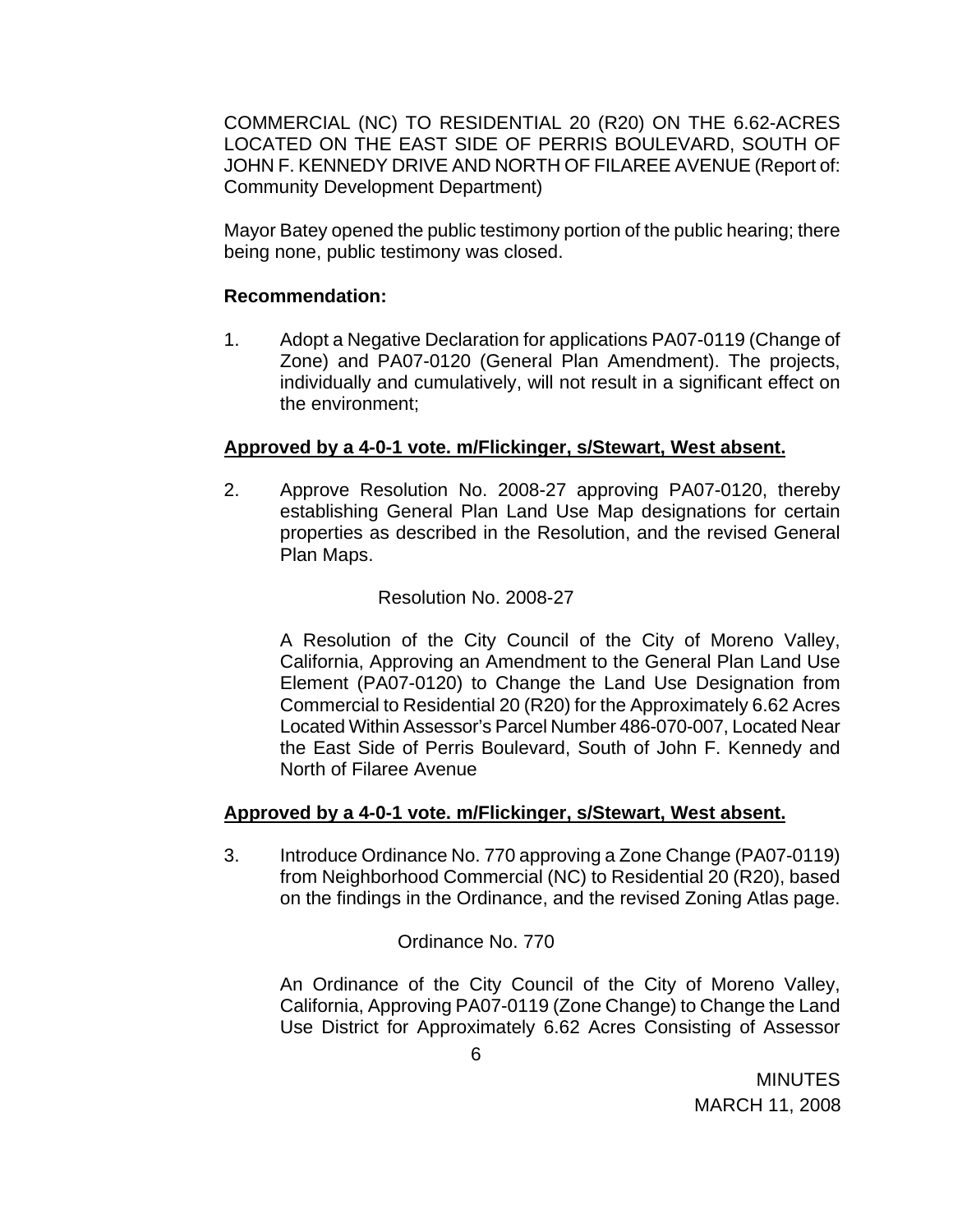Parcel Number 486-070-007 from the Neighborhood Commercial (NC) Land Use District to the Residential 20 (R20)

### **Approved by a 4-0-1 vote. m/Flickinger, s/Stewart, West absent.**

## **F. ITEMS REMOVED FROM CONSENT CALENDARS FOR DISCUSSION OR SEPARATE ACTION**

None

## **G. REPORTS**

- G1. CITY COUNCIL REPORTS ON REGIONAL ACTIVITIES
	- a) Report on Riverside Transit Agency (RTA) by Council Member **Flickinger**

Council Member Flickinger announced that RTA has evolved into the 21st century bus company. The newest upgrade consists of ITS system (Intelligence Transportation System) which includes Automatic Vehicle Locater (AVL) and Advanced Travel Information System (ATIS). The new technology that will be implemented in Moreno Valley in the near future will provide riders with Smart Bus Stops with electronic signs announcing the exact time of bus arrival. ITS will also allow anyone with Internet access to look at the entire real-time schedule for any bus route in the RTA service area and see the live map showing the location of a particular bus. More information is available at www.rtabus.com.

RTA provides a modern, comfortable, inexpensive and soon even more convenient way of transportation. Commuter Link Bus provides connection from Moreno Valley to Riverside Metrolink Station. Route 17 has been adjusted recently to accommodate more riders. RTA's latest schedule offering expanded hours, increased frequency and improved connections gives the residents more reasons to ride the bus.

G2. PALM DESERT DEVELOPMENT COMPANY, INC. RANCHO DORADO APARTMENTS FINANCIAL ASSISTANCE REQUEST AND RESOLUTION FOR TAX CREDIT APPLICATION (Report of: Economic Development Department)

### **Recommendation:**

1. The City Council adopts Resolution No. 2008-25, a resolution of the City

**MINUTES** MARCH 11, 2008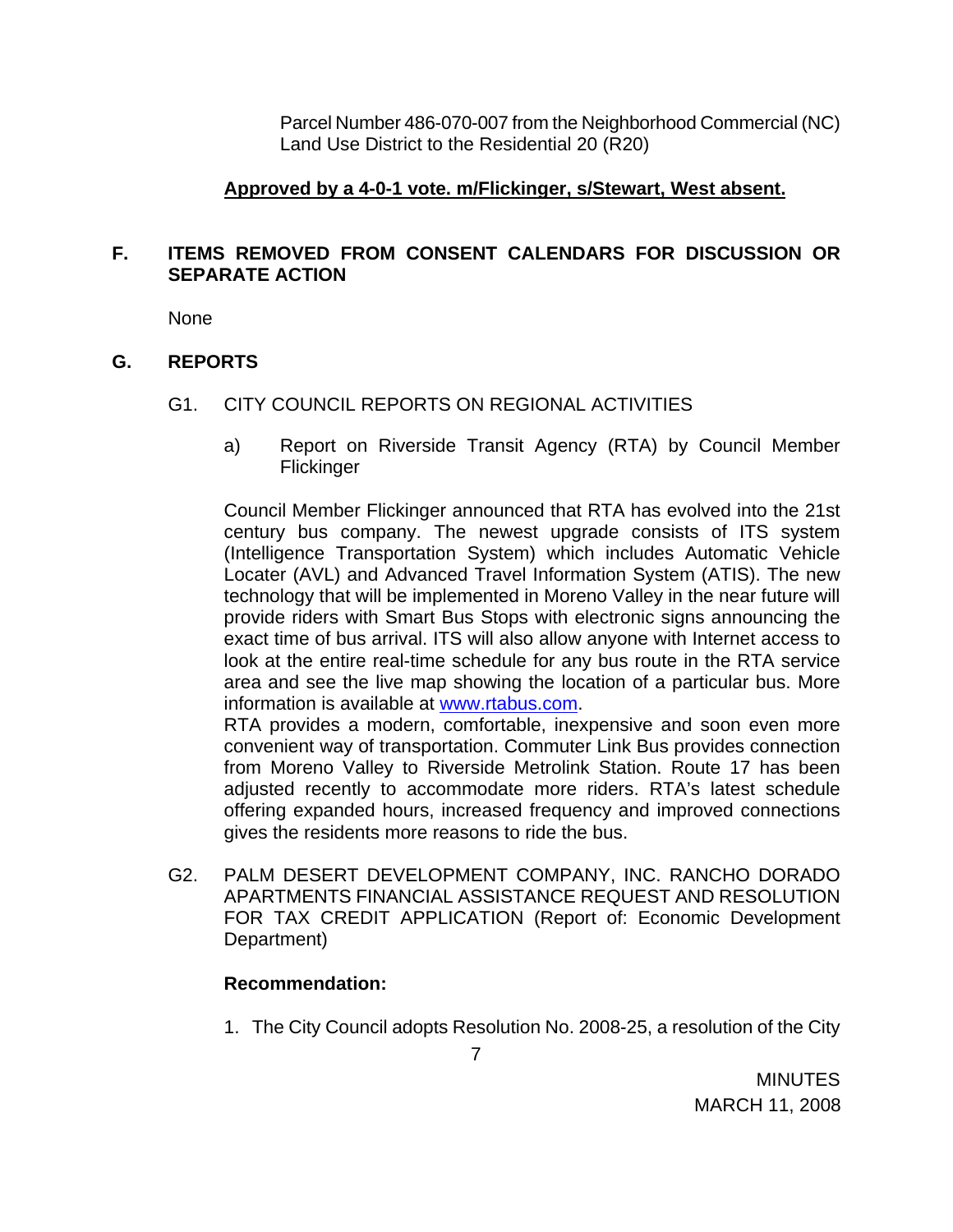Council of the City of Moreno Valley regarding assistance to the Rancho Dorado Apartments proposed by Palm Desert Development Company, Inc.; and

#### Resolution No. 2008-25

A Resolution of the City Council of the City of Moreno Valley, Supporting the Rancho Dorado Apartment Housing Development and Affirming its Intention to Provide Assistance to Rancho Dorado LP, a Subsidiary of Palm Desert Development Company, Inc.

2. The Redevelopment Agency Board adopts Resolution No. RDA 2008-04, a resolution of the Community Redevelopment Agency of the City of Moreno Valley regarding assistance to the Rancho Dorado Apartments proposed by Palm Desert Development Company, Inc.

#### Resolution No. RDA 2008-04

A Resolution of the Community Redevelopment Agency of the City of Moreno Valley Supporting the Rancho Dorado Apartments Housing Development and Affirming its Intention to Provide Assistance to Rancho Dorado LP, a Subsidiary of Palm Desert Development Company, Inc.

 Mayor Batey announced that staff is recommending to continue this item to March 25, 2008 Council meeting. Recent changes to household income figures may have an impact on the Redevelopment Agency assistance required for the project. Staff would like to verify the changes and evaluate the impact before a recommendation can be made for the funding resolution.

## **Council Member White made a motion, seconded by Council Member Stewart to continue the Item to March 25, 2008 Council Meeting. Approved by a 4-0-1 vote. West absent.**

G3. CONSIDERATION OF APPOINTMENTS TO THE MARCH JOINT POWERS AUTHORITY GENERAL PLAN ADVISORY COMMITTEE (Report of: Community Development Department)

**Recommendation:** That the City Council discuss the process of appointing two citizen-at-large members (plus one alternate) to the March Joint Powers Authority General Plan Advisory Committee and make such appointments if circumstances permit.

#### **Council Member Stewart made a motion, seconded by Council Member**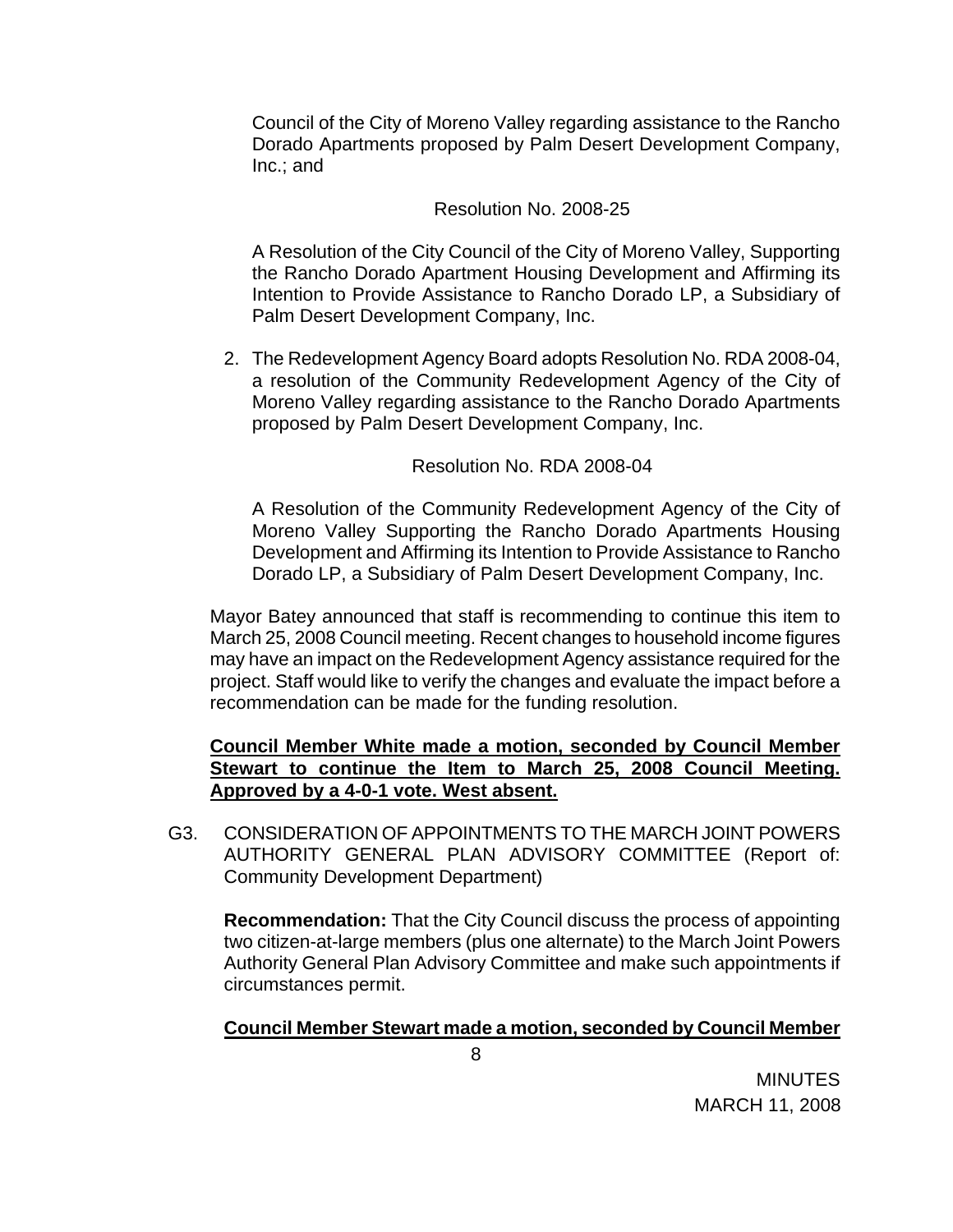## **White to continue the Item to March 25, 2008 Council Meeting. Approved by a 4-0-1 vote. West absent.**

G4. CITY MANAGER'S REPORT (Informational Oral Presentation – not for Council action)

City Manager announced the following:

- 1. The City is conducting an emergency preparedness exercise on March 12 to test staff's ability to respond to unplanned emergencies. It will be a full-scale exercise in which several other agencies will participate.
- 2. The Parks and Community Services Department will be seeking public input on the development of the City's first Parks, Recreation and Open Space Comprehensive Plan. The public workshop will be held on March 13 at 6:00 p.m. at the Conference and Recreation Center. The consulting firm RGW Design Group will give a presentation on the Master Plan process and how the Master Plan will provide the City with a roadmap for development of future parks, recreation and cultural facilities.
- 3. The City's first annual Comedy Night will be held March 15 at the Conference and Recreation Center. Over 300 tickets were sold. This is the City's second successful fundraising event for the future Moreno Valley library.

## **H. LEGISLATIVE ACTIONS**

ORDINANCES - 1ST READING AND INTRODUCTION – NONE

H1. A PUBLIC MEETING REGARDING PA07-0006, A PROPOSAL TO AMEND TITLE 9 OF THE MUNICIPAL CODE, FOR FURTHER DISCUSSION AND CONSIDERATION AMENDING MUNICIPAL CODE PROVISIONS REGARDING RETAIL USE, TOWING, ADMINISTRATIVE REVOCATION OF ADMINISTRATIVE APPROVALS, APPEAL PERIOD OF GENERAL PLAN AMENDMENTS, LANDSCAPING SETBACKS, NEW APPLICATIONS FOLLOWING DENIAL, AND MULTIPLE FAMILY DEVELOPMENT STANDARDS; ORDINANCE NO. 757(CONTINUED FROM FEBRUARY 12, 2008, ORIGINAL ORDINANCE INTRODUCED ON A 5-0 VOTE ON DECEMBER 11, 2007) (Report of: Community Development Department)

 Mayor Batey opened the agenda item for public comments; there being none, public comments were closed.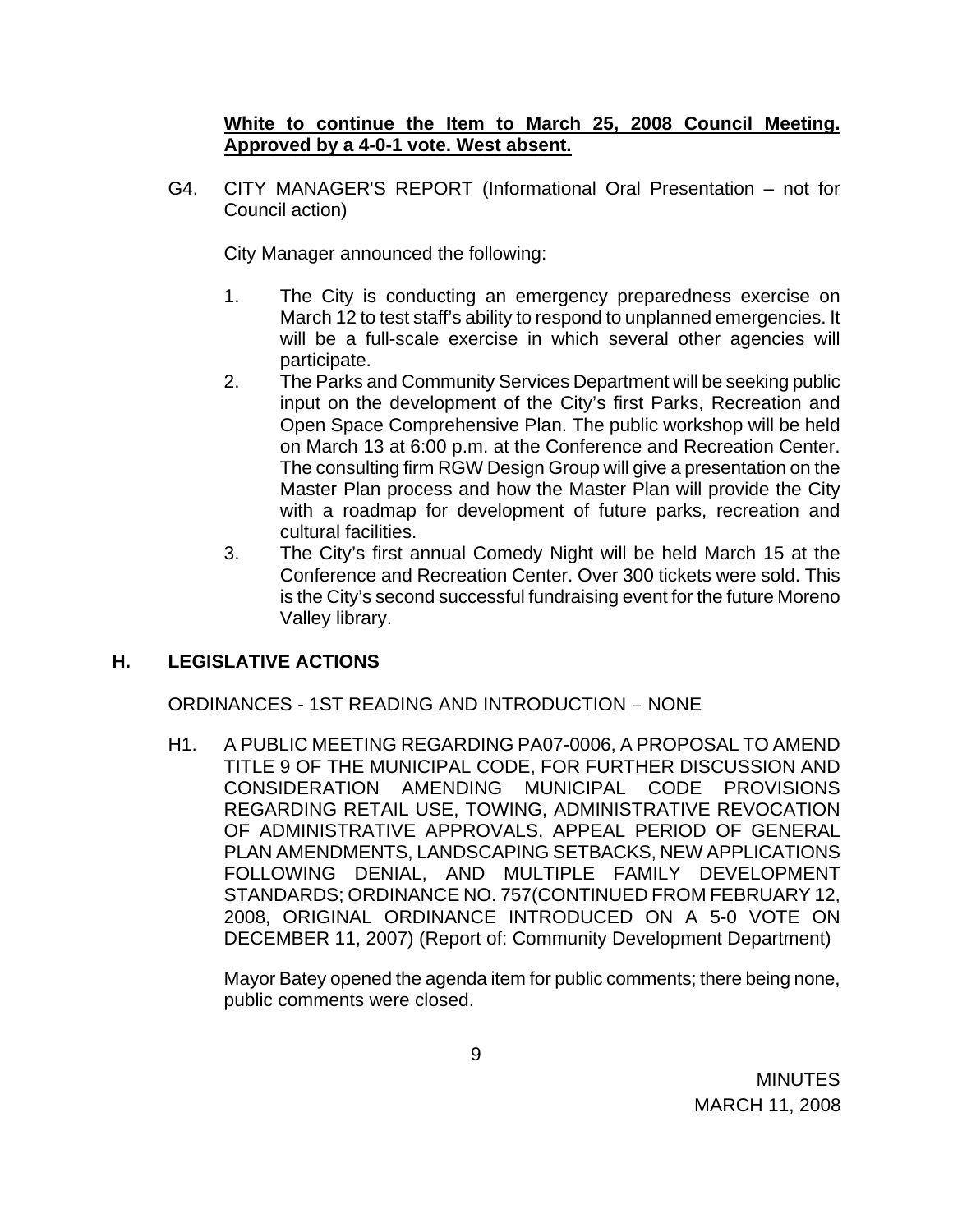## **Recommendation:**

1. Recognize that PA07-0006 is exempt from the California Environmental Quality Act (CEQA) pursuant to Section 15061 of the CEQA Guidelines;

## **Approved by a 4-0-1 vote. m/White, s/Flickinger, West absent.**

2. Reintroduce revised Ordinance No. 757, thereby approving PA07-0006, amending various sections of Title 9 of the City of Moreno Valley Municipal Code.

## Ordinance No. 757

An Ordinance of the City Council of the City of Moreno Valley, California, Amending Title 9 of the City of Moreno Valley Municipal Code Regarding Retail Use, Towing, Administrative Revocation of Administrative Approvals, Landscaping Setbacks, New Applications Following Denial and Multiple-Family Development Standards

## **Approved by a 4-0-1 vote. m/White, s/Flickinger, West absent.**

ORDINANCES - 2ND READING AND ADOPTION – NONE

ORDINANCES - URGENCY ORDINANCES – NONE

RESOLUTIONS – NONE

PUBLIC COMMENTS **ON ANY SUBJECT NOT ON THE AGENDA** UNDER THE JURISDICTION OF THE CITY COUNCIL

None

## **CLOSING COMMENTS AND/OR REPORTS OF THE CITY COUNCIL, COMMUNITY SERVICES DISTRICT, OR COMMUNITY REDEVELOPMENT AGENCY**

### Council Member Stewart

- 1) Inquired about Swan street improvements
- 2) Rental scam awareness the Police Chief advised the public to be extra cautious when entering in any agreement where exchange of funds is involved
- 3) Inquired about the status on Pigeon Pass widening. Deputy Public Works Director responded that the bid opening is scheduled in March and the award contract will be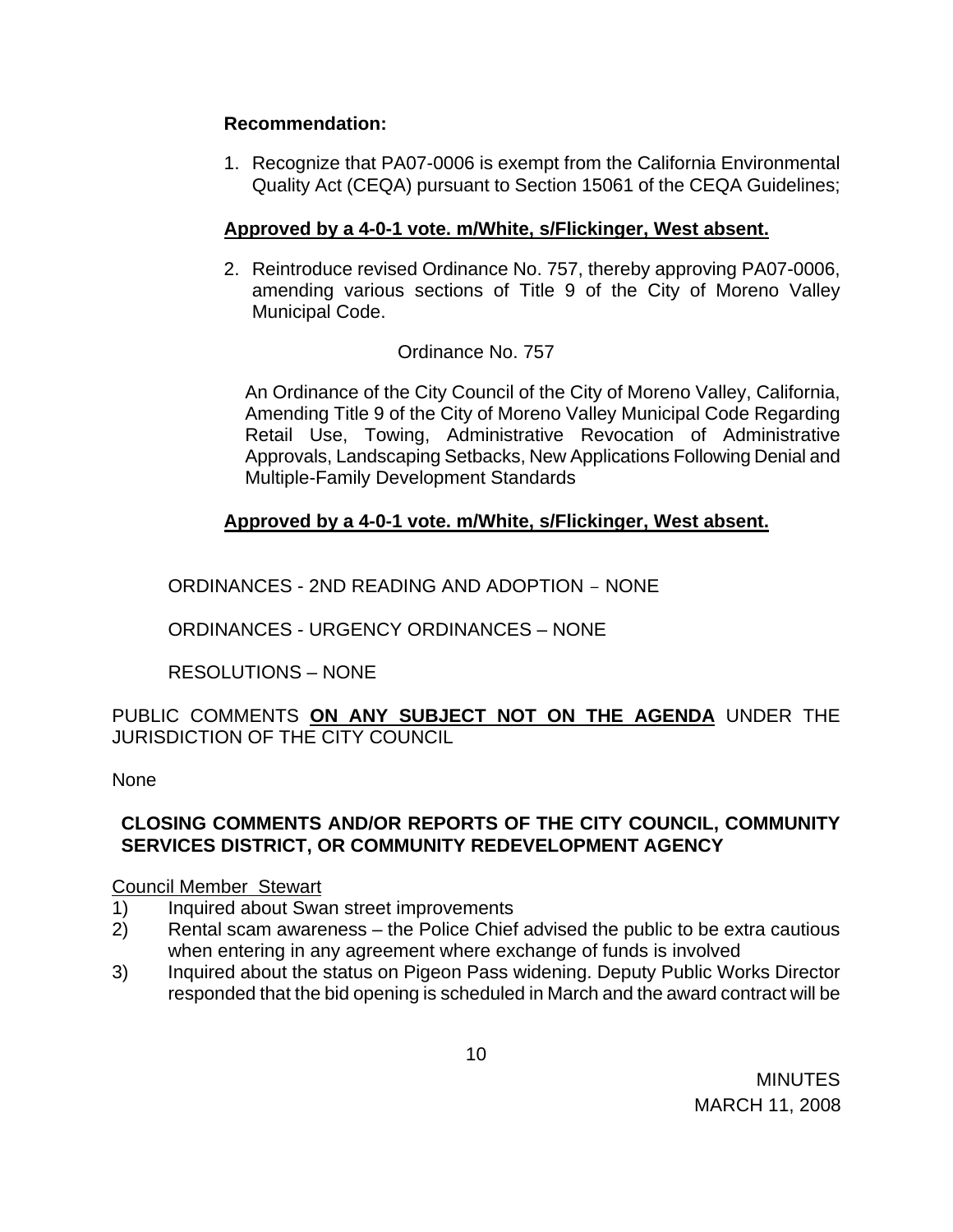submitted for Council approval during the second meeting in April. A community meeting will be scheduled before the project is started

- 4) Inquired about the status of rental inspection ordinance; asked to bring it back to Council for consideration to protect neighborhoods
- 5) The owner of Portillo's restaurant on Gateway chose Moreno Valley as the location for his restaurant. The owner was very impressed with City's staff; very professional. Is very proud of city staff and commended staff for the great job

## Council Member Flickinger

- 1) Was very pleasantly surprised while recently visiting the new Fresh & Easy store noticed that besides handicapped parking lot, there are also separate reserved parking spaces for adults with children and for hybrid vehicles; very customer friendly and very green; impressed with its uniqueness
- 2) A great week for the arts in Moreno Valley Rancho Belago Winds Symphony gave a standing room only concert called "Shades of Blue"; a very memorable and enjoyable evening. The next concert titled "The British Are Coming" will be held on April 24. Concerts are free
- 3) The City's newly established Arts Commission held a community arts forum on Saturday. It was attended by a wide variety of performers, producers, artists and patrons of the arts in Moreno Valley. The free and open discussion resulted in the formation of a coalition to promote quality live entertainment in Moreno Valley
- 4) The Parks & Community Services Department will be hosting a Master Plan workshop to seek public input on park system on March 13 at 6:00 p.m. at the Conference and Recreation Center

# Council Member White

1) Will see his great-granddaughter tonight

# Mayor Pro Tem West - absent

## Mayor Batey

- 1) Chicago based Portillo's restaurant held a well-attended grand opening on Saturday; very proud of all staff who provided great customer service; staff was praised by the owner on several occasions. The restaurant is a great addition to Moreno Valley; it offers specialty Chicago-style hot dogs and other great food
- 2) Read Across America had a great time reading to kids at Towngate Elementary and Edgemont Elementary School
- 3) Stop the Violence and Keep the Peace foundation awarded \$50,000 to the Moreno Valley School District to continue and expand the safe passage to and from school program
- 4) Asked for the timeline for completion of Community Park Deputy Public Works Director responded that because of technical issues the project had been delayed and the end of April is the projected date of completion